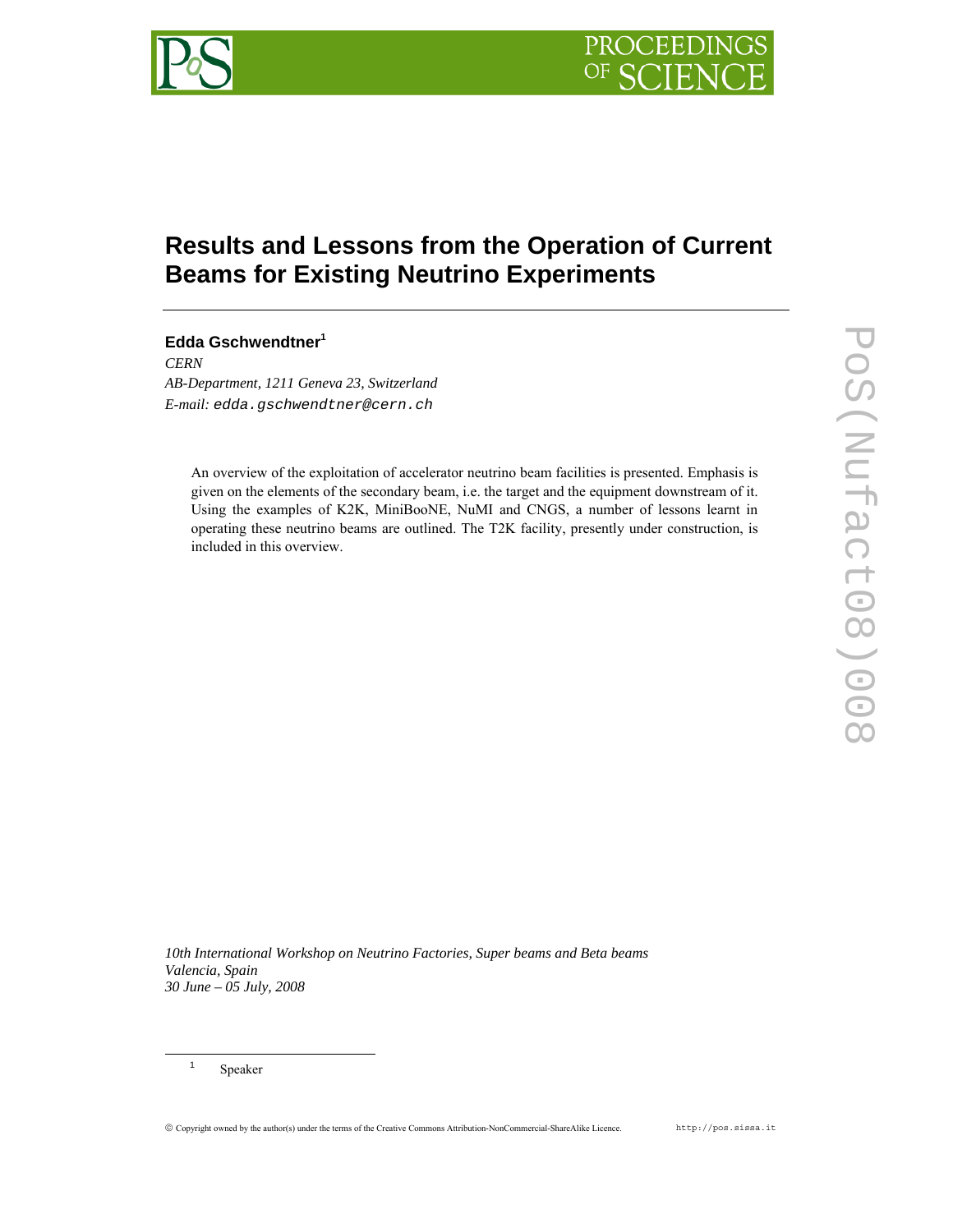## **1. Introduction**

The current beams for existing neutrino experiments are based on producing neutrinos from meson decay in flight. A proton beam is sent to a target, producing among many other particles pions and kaons. The charged  $\pi/K$  are energy-selected and guided using a magnetic focusing system. These mesons then decay in flight into muons and muon-neutrinos. Hadrons that have not interacted in the target or have not decayed are absorbed in a hadron stopper.

Physics requirements have been pushing the required power of the proton beam on target to values around and above 500 kW. The design of the production target is a compromise between the probability of the protons to interact and the re-interaction or scattering of the particles produced. Moreover, beam impact and target heating is a major issue in the design, and some form of cooling is needed.

The focusing system is usually built using one or several magnetic 'horns' [1]. These cylindrical structures, producing a toroidal field, have a very thin inner conductor to minimize particle interactions. Pulsed currents exceeding 200 kA are applied, requiring that the inner conductor be cooled - water-cooling is generally used.

The dimensions of the decay region depend on the energy of the mesons. Choosing to evacuate the decay tube or filling it with air/helium is weighed against the entrance window thickness and related safety issues.

The hadron absorber has to withstand the full beam power for at least one proton beam pulse (in case the beam misses the target) and has to continuously absorb some 5-10 percent of the beam power. All systems in operation and planned use water cooling of the hadron absorber.

Beam monitoring equipment is required upstream of the target to center the proton beam correctly. The radiation levels downstream of the target make it difficult to install sophisticated monitors. Beyond the hadron absorber, muon detectors provide valuable on-line information on the intensity and quality of the neutrino beam produced.



Figure 1: Layout of a typical conventional neutrino beam line (this example: CNGS).

In the following, the more recent and the presently operating neutrino beam facilities are described. Since most facilities had only minor difficulties with the proton beam operation, the emphasis here is on the target and secondary beam elements. Results and main lessons learnt are summarized. The T2K facility presently under construction in Japan is also mentioned in this context.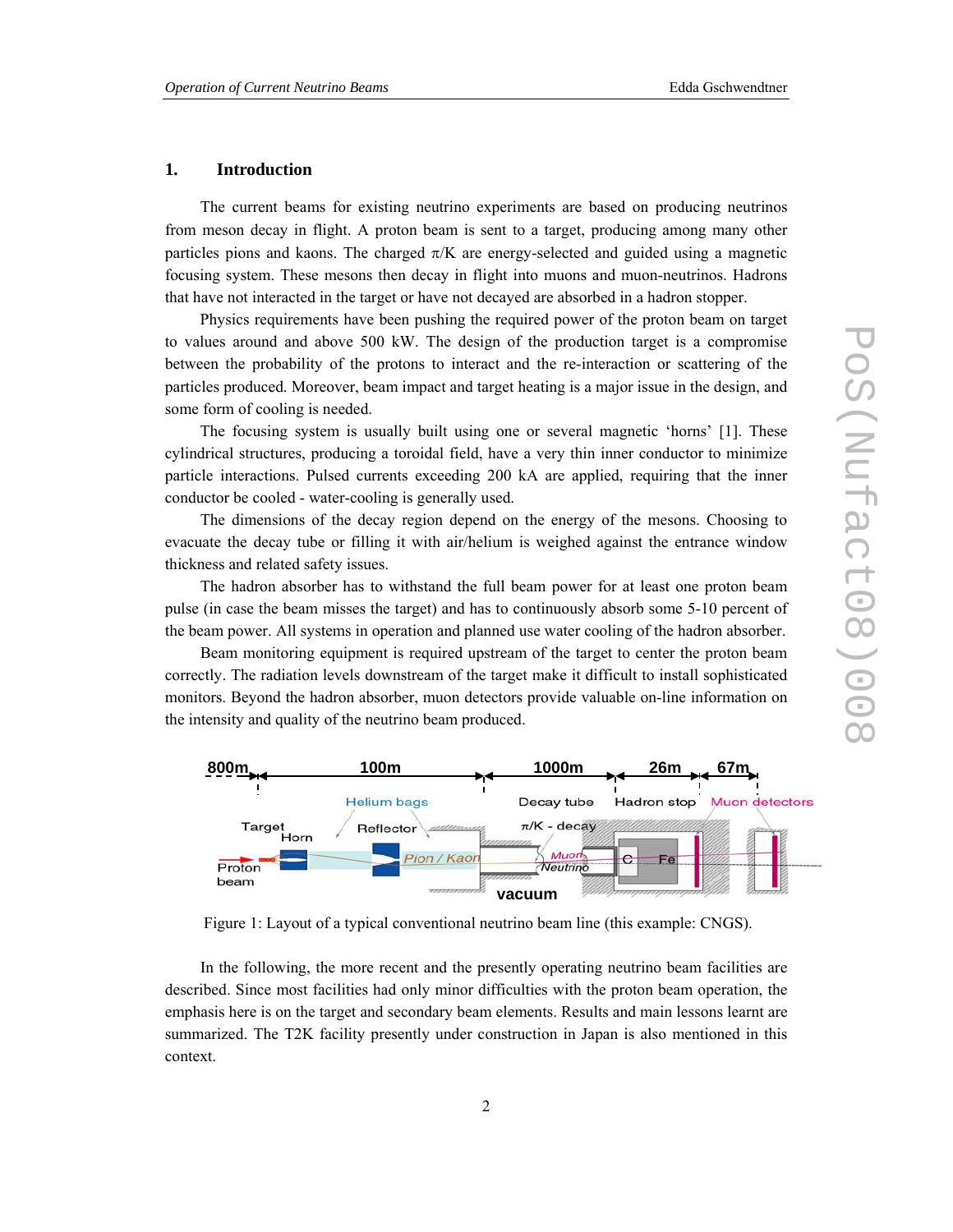## **2. K2K**

K2K was the first long baseline neutrino oscillation experiment, aiming to measure oscillation parameters indicated by atmospheric neutrino experiment. The data taking period lasted from March 1999 until November 2004.

Neutrinos were produced using a 12GeV proton beam from KEK-PS with a cycle length of 2.2sec and a beam spill of 1.1ms with  $6.10^{12}$  protons/spill. The average neutrino energy was about 1.3GeV. An energy dependent deficit of muon neutrinos was observed in the 'far detector' Super-Kamiokande, 250 km distant from the neutrino production.

## **2.1 K2K Secondary Neutrino Beam Line**

The K2K aluminum target was 66cm long, with a diameter of 30mm (initially 20mm) and was an integral part of the inner conductor in the first horn. There were two water cooled horns supplied with a current of 250kA and a pulse length of 2.5ms. The 200m long decay volume started 19m downstream of the target and it was filled with helium at 1atm. The hadron absorber at the end of the decay tube consisted of 3.5m iron and 2m concrete. Muon profile and intensity were measured using ionization chambers and silicon pad detectors installed downstream of the beam dump.

In order to measure the direction, flux and energy spectrum of the neutrinos at KEK a 'near detector' was installed 294m downstream the target. This detector consisted of two systems: a 1 kton water Cherenkov detector and a fine-grained detector (muon range detector, scintillating fiber and bar trackers).

## **2.2 Results and Lessons from the K2K Run**

During the data taking period between 1999 and 2004 in total  $1.049 \cdot 10^{20}$  protons were delivered out of which  $0.922 \cdot 10^{20}$  protons were used for the analysis. 112 neutrino events were observed in Super-K, while the expected number of events was 158.1+9.2/-8.6 in case of no oscillation. This results into  $\Delta m^{2}{}_{23}=(2.8 \pm 0.4) \cdot 10^{-3} eV^{2}$  at  $\sin^{2}(2\theta_{23})=1$  (90%CL) [2].

The K2K horns were designed for  $10^7$  cycles. Every year the horns were preventively exchanged. There was no facility for remote handling of the horns. The first horn-1 had to be exchanged very early in the run (July 1999); It was found that the 20mm diameter Aluminum target rod (original design) was broken. After in-depth analysis, it was decided that the Aluminum target must have a diameter of 30mm. In total five horn-1 and four horn-2 were used. In November 2004 the inner conductor of horn-1 broke. At this point, the radiation levels were too high for a horn replacement. Since the delivered protons on target had meanwhile reached the design value of  $10^{20}$ , the K2K run was terminated in December 2004.

The K2K experience seems to indicate that the target should be decoupled from the inner conductor of the horn, in order to avoid fatigue caused from heating and vibrations. It also shows the importance of remote handling of the equipment installed in the target cavern as high radiation levels are already reached after some months of operation.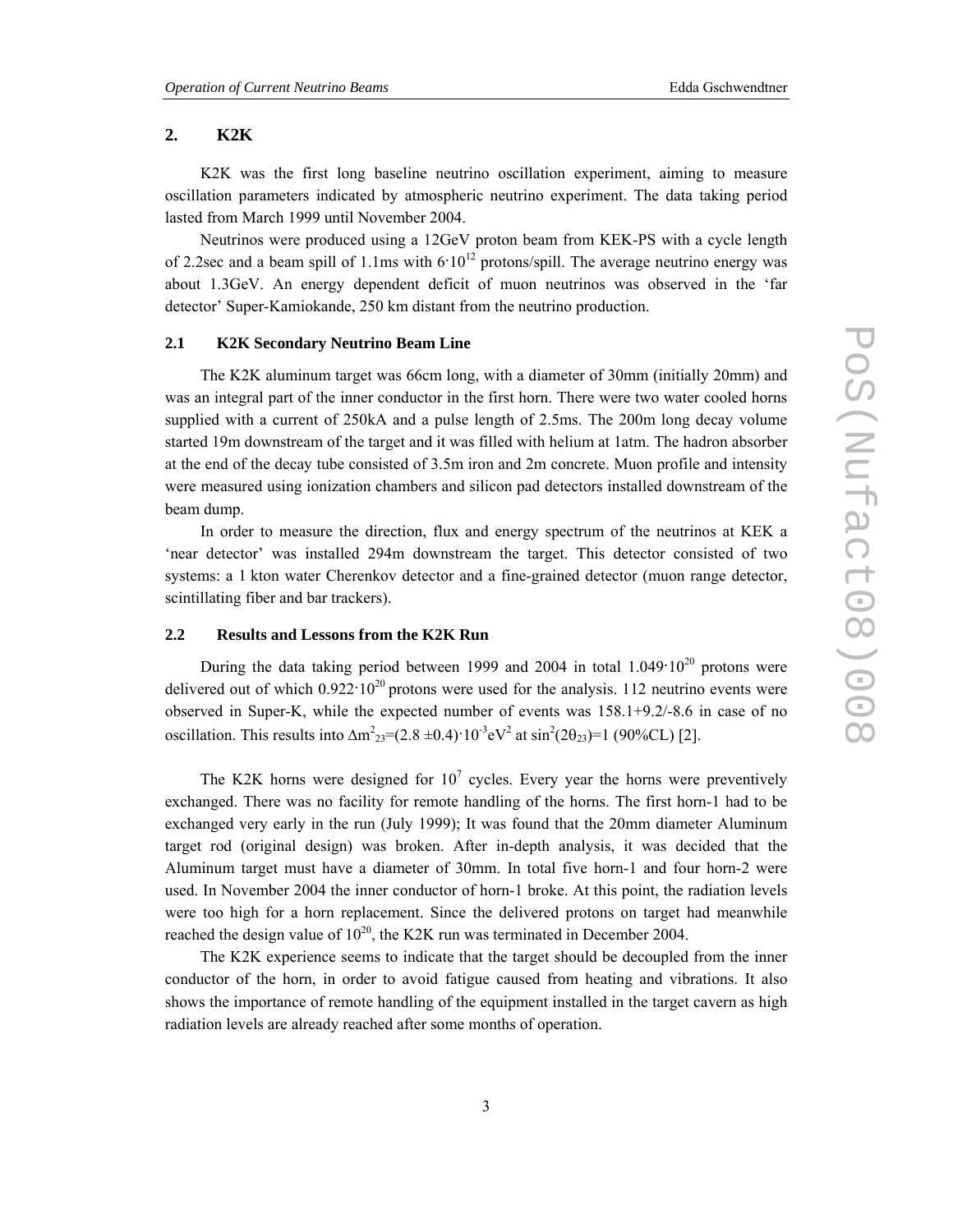## **3. MiniBooNE**

MiniBooNE tests the LSND indication, i.e. an excess of electron neutrino candidates at the  $\Delta m^2 \sim 1$ eV<sup>2</sup> scale. Keeping the same experimental constraints for L/E (500MeV / 500m) but having different signal signatures, backgrounds and sources of systematic errors, MiniBooNE searches for  $v_{\mu} \rightarrow v_{e}$  oscillation in an 'appearance experiment'.

The muon-neutrinos are produced by the 8GeV Fermilab Booster. The proton beam has a maximal intensity of  $5.10^{12}$  protons per 1.6 us beam spill at a rate of 5Hz. The neutrino detector of 12.2 m diameter is situated 541 m downstream the target. It is filled with 800t pure mineral oil and lined with photomultiplier tubes (PMTs).

## **3.1 MiniBooNE Secondary Neutrino Beam Line**

The 71 cm long MiniBooNE target, made of Beryllium, is segmented into seven 'slugs'. It is cantilevered into the neck of the horn. The target is air-cooled. The (single) horn is powered with 170kA with a pulse length of 140 $\mu$ s. It is designed for 10<sup>8</sup> cycles. A spare horn is available. The polarity of the horn can be changed within 1-2 weeks. The charged pions and kaons pass through a 60cm diameter collimator and decay in the 50m long decay tunnel. The tunnel has 1.8m diameter and is filled with air at 1bar. In addition to the hadron absorber downstream of the decay tunnel there is also a moveable iron absorber at 25m (halfway). This absorber can be lowered into the tunnel to provide systematic checks on the electron-neutrino contamination from the muon decays. Both absorbers contain muon monitors (ionization chambers).

## **3.2 Results and Lessons from the MiniBooNE Run**

Two independent blind analyses have been carried out with the result that no evidence for  $v_{\mu} \rightarrow v_{e}$  oscillation has been observed [3]. Since the start of the experiment in 2002 until now (10 Aug 08) in total  $1.17 \cdot 10^{21}$  protons on target have been accumulated. This corresponds to nearly 900000 neutrino events. Currently MiniBooNE runs in anti-neutrino mode, in order to search for anti-neutrino disappearance as well as to continue anti-neutrino cross-section measurements.

In 2003, after  $\sim 10^8$  pulses, the horn had to be exchanged due to a water leak and a ground fault caused most probable by galvanic corrosion at a bellows seal in a small volume of trapped water. The re-designed new horn is still running and has now collected  $\sim$ 2·10<sup>8</sup> cycles. MiniBooNE provides a demonstration that mechanical fatigue may not be the major issue for horn lifetime: In a humid and radioactive environment much care should be taken in the design of the auxiliary systems of the horns as well as in the choice of materials.

During the early anti-neutrino run in 2006 a drop in the event yield has been observed. The reason was that the hardened steel chains of several absorber plates from the 25m movable absorber were weakened by the radioactive atmosphere in the decay tunnel and, consequently, some absorber plates fell into the beam line. The plates were remounted using softer steel which is not subject to the hydrogen embrittlement effect. One may conclude that, in order to reduce aggressive radicals in the decay tube, air inside the tube should be avoided. Note that the decay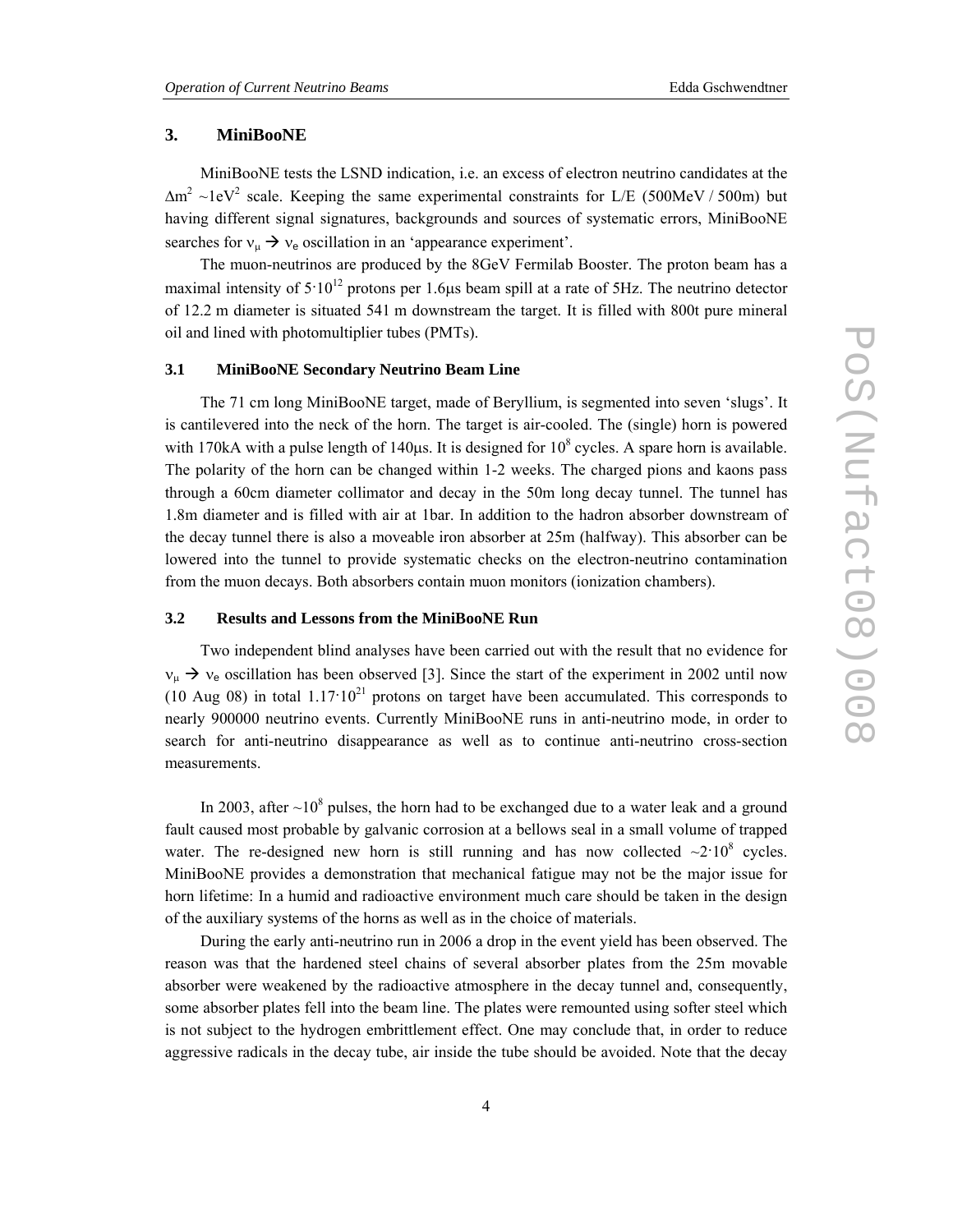tube of K2K was filled with helium, and T2K has chosen the same option. In December 2007, NuMI has switched from vacuum to a helium-filled decay tube. The decay tube in CNGS is under vacuum.

## **4. NuMI**

NuMI, Neutrinos at the Main Injector, also verifies the  $v_{\mu} \rightarrow v_{\tau}$  mixing hypothesis through muon neutrino disappearance and makes precise measurements of the oscillation parameters  $\Delta m^2_{23}$  and sin<sup>2</sup>20<sub>23</sub>. NuMI was commissioned in 2004 and is fully operational since 2005. The disappearance of muon neutrinos is measured in the MINOS detector, a 5.4kton magnetized tracking detector in Minnesota, at 735km from Fermilab.

The neutrinos are produced by the 120GeV/c proton beam from the Main Injector at Fermilab. The average intensity per pulse in  $2007/2008$  is  $3 \cdot 10^{13}$  protons per 10us and a cycle length of 1.9s. The majority of the data are taken with the low energy version of the neutrino beam at ~4GeV.

#### **4.1 NuMI Secondary Neutrino Beam Line**

The NuMI target is made of 47 graphite segments, each 20mm long and a cross-section of 6.4x15mm2 . The target is water cooled and mounted on a rail-drive system with 2.5 m travel inside the horn. This allows changing remotely the neutrino energy spectrum. The two NuMI horns are water cooled, pulsed with 2ms half-sine wave pulse of up to 200kA and are designed for  $10<sup>7</sup>$  cycles. Target and horns are hanging on support modules, suspended from the shielding modules and services are connected at the top of the shielding. Remote connection for water and current, as well as remote exchange is foreseen.

The decay tube of 2m diameter is 675m long and was under vacuum. Since December 2007 the tube is filled with Helium at 1bar. The hadron absorber is made of 2.4m Aluminum and 2.3m iron. A hadron monitor upstream and three muon monitors downstream of the absorber are used to measure the spatial distribution of the charged hadrons and muons as well as to check the alignment of the beam.

The 1kton near detector, 1km from the target, is functionally identical to the far detector and shares the basic detector technology and granularity.

#### **4.2 Results and Lessons from the NuMI Run**

The total number of protons on target so far is  $\sim 5 \cdot 10^{20}$ . Recent results for the oscillation parameters are  $\Delta m^{2}{}_{23} = (2.43 \pm 0.13) \cdot 10^{-3} eV^{2}$  at  $\sin^{2} 2\theta_{23} = 1_{-0.05}$  [4].

Since the start-up of the NuMI run, the target and the horns faced several problems; target drive failure, horn ground fault, water leaks, water line contamination by resin beads, etc… Although the equipment design foresees complete replacement of radioactive elements, many of the problems occurring up to now were repairable. This is possible thanks to a work cell which is installed in the downstream part of the target area; the target or horns can be remotely moved into the shielded work cell onto a remote lifting table and can be investigated through lead-glass windows before and during repair work. Connections are done through the module on top (see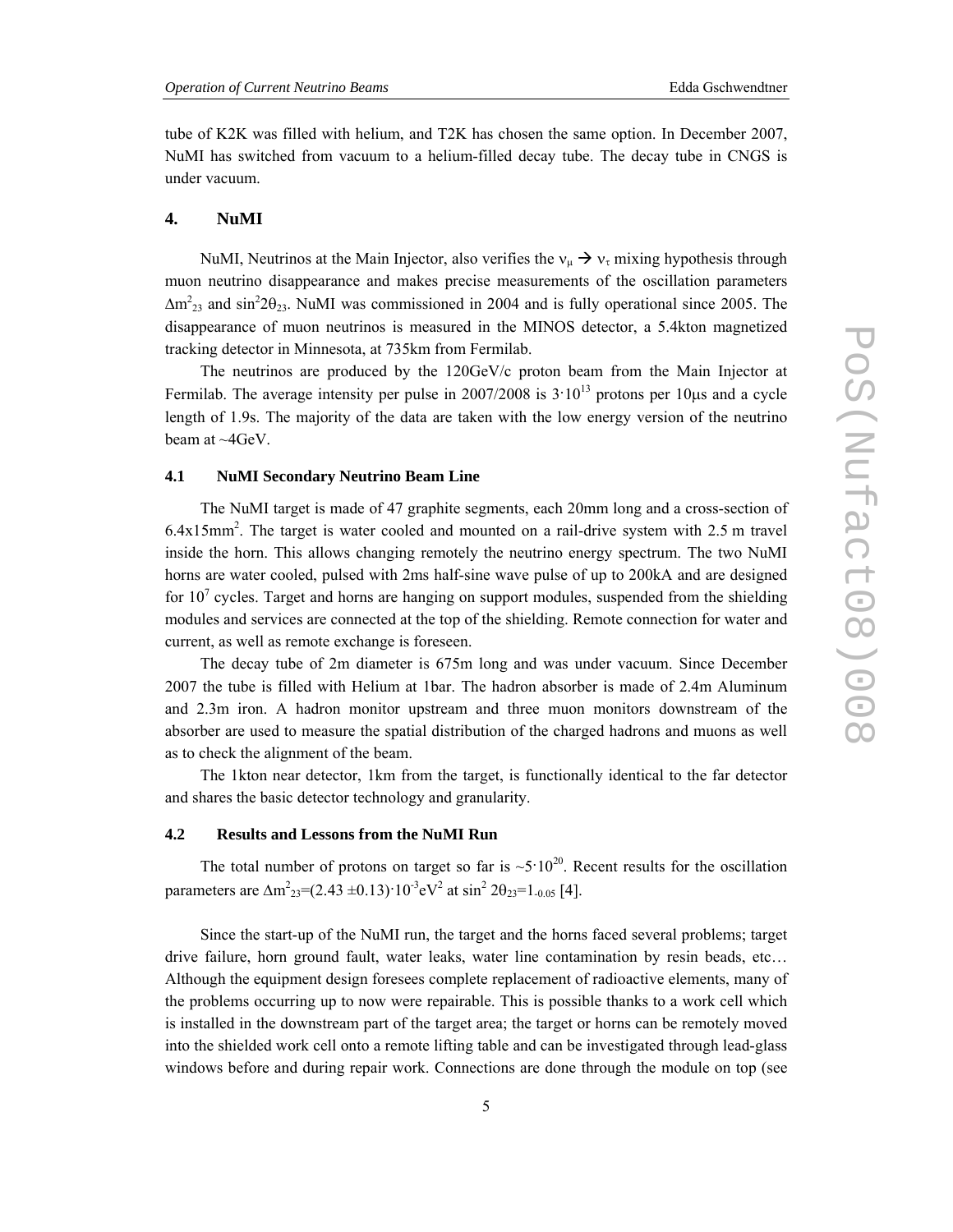Fig. 2). Hence during the design of secondary beam line equipment repair work must be kept in mind. Thorough tests before first beam should be performed. Proper tooling as well as training must be foreseen.



Figure 2: Sketch (left) and photo (right) of the NuMI Work cell.

A major issue at NuMI was the tritium levels in the water pumped from the NuMI tunnels. They were considerably higher than expected, although still very low compared to the regulatory limits. The source was traced to the tritium production in the steel surrounding the target chase. This was then carried to the tunnel water by moisture in the chase air. An efficient remedy was found using dehumidification of the target hall and the target chase air.

## **5. CNGS**

CNGS, CERN Neutrinos to Gran Sasso, sends muon neutrinos with an average energy of  $\sim$ 17GeV/c from CERN over 732km to Gran Sasso, Italy. There, two detectors are located: OPERA, a 1200t detector made of 146000 emulsion bricks and ICARUS, a 600t liquid Argon detector. CNGS is the first experiment in which the measurement of the oscillation parameters is done by observation of tau-neutrino appearance.

The muon neutrinos are produced from the 400GeV/c SPS proton beam. The nominal intensity is  $2.4 \cdot 10^{13}$  protons on target per 10.5μs extraction. During the 6 s cycle, there are two extractions separated by 50ms.

CNGS was commissioned in 2006. During 2007 CNGS was running for 6 weeks [5]. The CNGS run 2008 started in June after the completion of the OPERA detector and finishing modifications in the CNGS facility. In 2008 so far (status 25 September)  $0.9 \cdot 10^{19}$  protons on target have been gathered and OPERA has collected more than 730 brick events.

## **5.1 CNGS Secondary Neutrino Beam Line**

The CNGS target unit is made of 13 graphite rods of 4mm diameter each (first two rods have 5mm diameter). The rods are 10cm long and interspaced with 9cm. Five units are assembled into a target magazine, where one unit is used and the other four are kept as in-situ spares. The two magnetic horns are water cooled and pulsed twice every 6s cycle with a current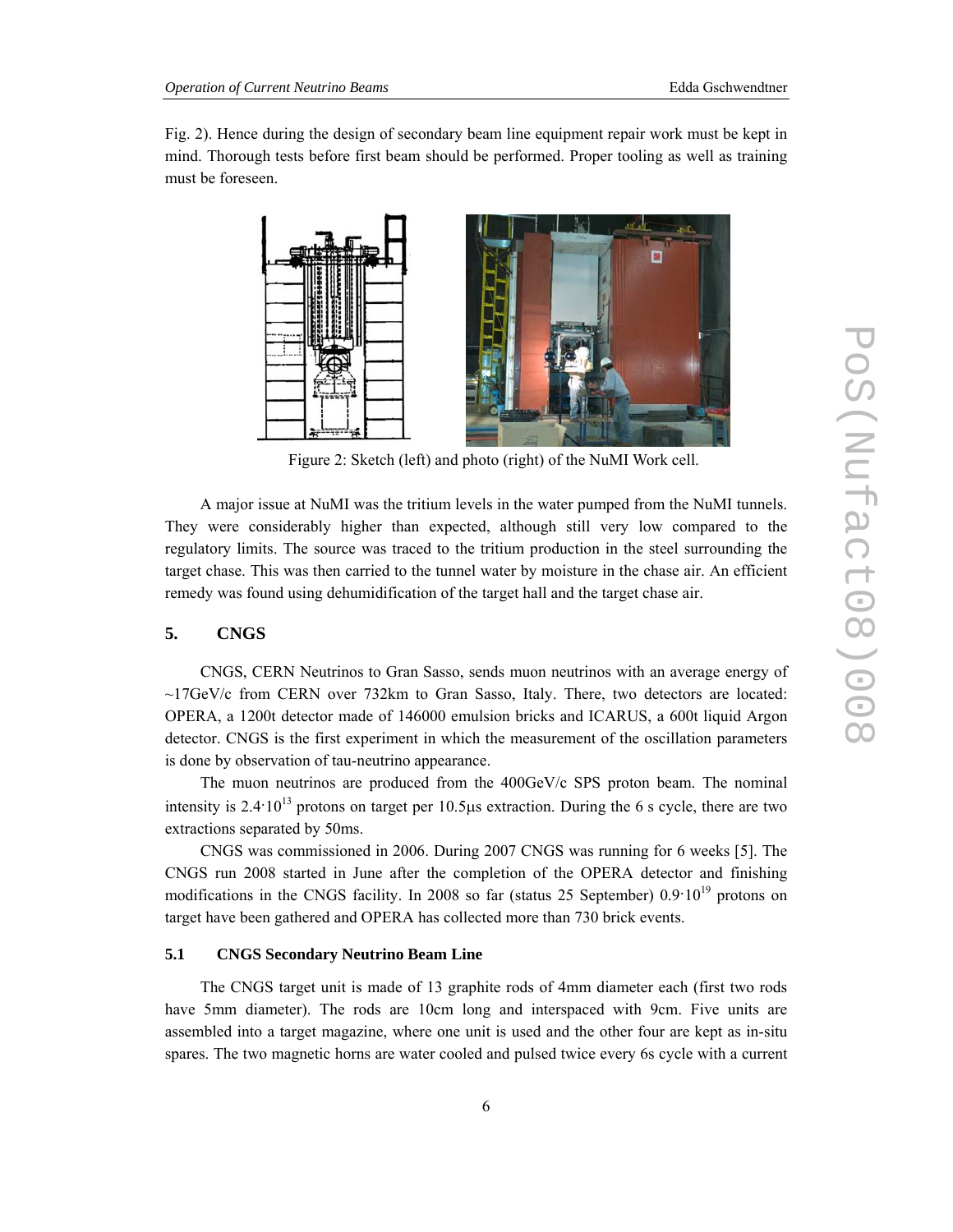of 150kA (180kA) during a few milliseconds. Polarity change can be done remotely. Special features are implemented to exchange the target or the horns remotely.

The CNGS decay tube is 1000m long, with a diameter of 2.45m and is under vacuum at less than 1mbar. Downstream of this tunnel, the hadron absorber, made of 3m graphite and 15m iron, is designed to absorb up to 100kW of protons and hadrons. Two muon monitor stations, separated by 67m of rock provide on-line feedback for the quality control of the neutrino beam. They are arranged in a cross-shaped array (see Fig. 3a) and measure the muon intensity and the vertical and horizontal muon profiles.

## **5.2 Results and Lessons from the CNGS Run**

In the horizontal muon profiles an asymmetry between operating in neutrino mode (focusing of mesons with positive charge) and anti-neutrino mode (mesons with negative charge) has been observed. This can be explained due to the earth magnetic field in the 1000m long decay tube which results in the profile shifts of the observed magnitude (see Fig. 3b). Due to the possibility of changing remotely the polarity this effect could be studied in detail.



Figure 3: Left: CNGS Muon detector station. Right: measurements and simulations of the horizontal muon profiles in neutrino and anti-neutrino mode.

During the 2006 CNGS run, after only  $4.10^5$  horn pulses, a leak in a water outlet of the  $2^{nd}$ horn cooling circuit has been detected. This was caused by a design fault in a ceramic insulator brazing. Thanks to detailed dose planning, tooling and training as well as additional local shielding a repair was possible.

CNGS has no surface building above the target and hence a large fraction of electronics is installed near the CNGS target area. During the CNGS run in 2007, a failure in the control of the ventilation system was caused by radiation effects (SEU, single event upsets due to high energy hadron fluence). The remedy was (a) to move as much electronics as possible out of the CNGS tunnel area and (b) to create in the tunnel a radiation safe area for the electronics by adding shielding. This decreased the radiation to electronics by up to a factor  $10<sup>6</sup>$ . The lesson learnt: In these harsh environments the radiation hardness of the installed electronics and materials must be addressed already during the design phase. Standard electronics components should be avoided in these areas.